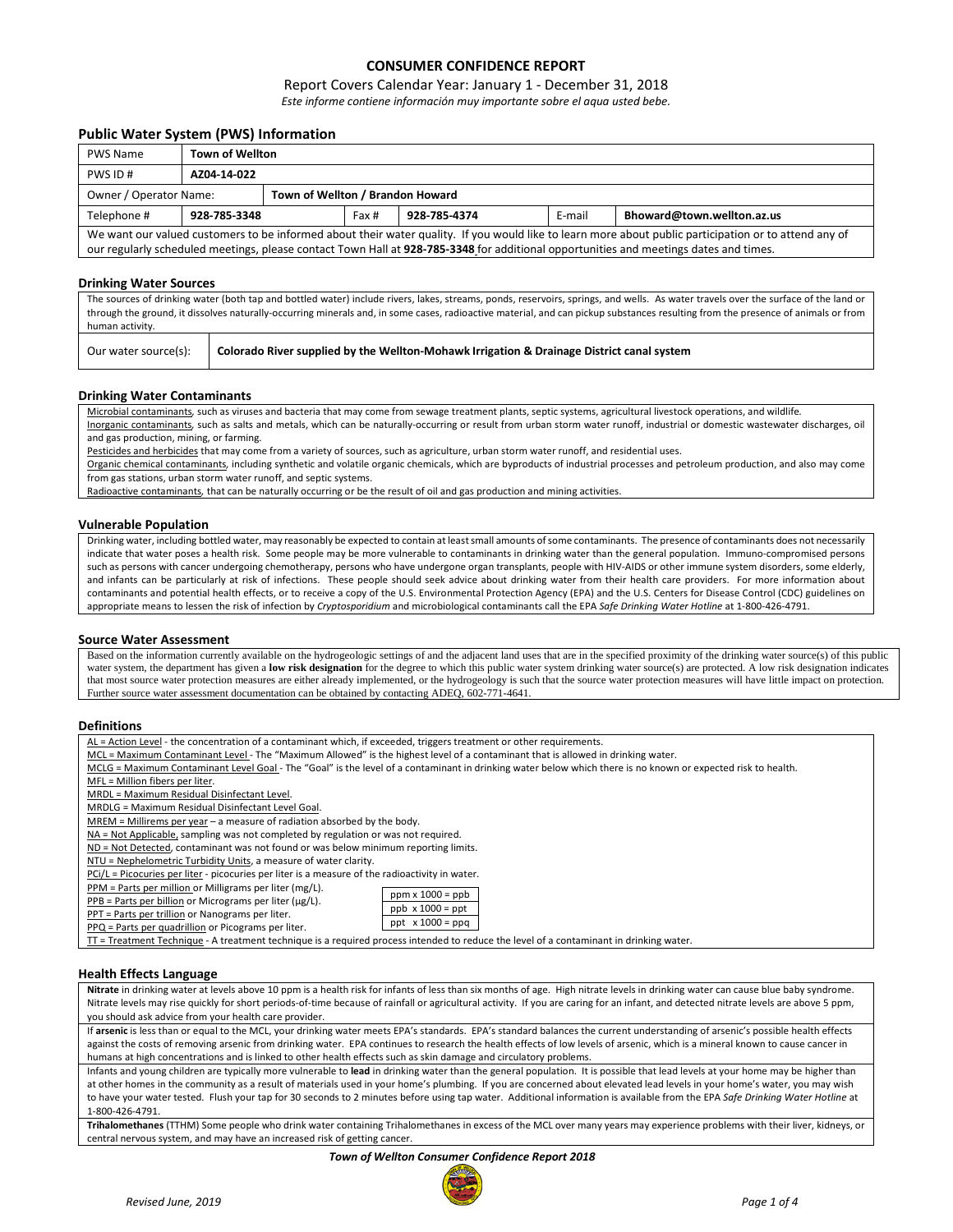# **Water Quality Data**

| <b>Contaminant (units)</b>                                                    | <b>Violation</b><br>Y/N | <b>Running</b><br><b>Annual</b><br>Average<br>(RAA) OR<br><b>Highest</b><br>Level<br><b>Detected</b> | Absent (A) or<br>Present (P)<br><b>OR</b><br><b>Range of All</b><br>Samples (L-H) | <b>MCL</b>     | <b>MCLG</b>    | <b>Sample</b><br><b>Month/Year</b> | <b>Likely Source of</b><br><b>Contamination</b>                                                                                       |
|-------------------------------------------------------------------------------|-------------------------|------------------------------------------------------------------------------------------------------|-----------------------------------------------------------------------------------|----------------|----------------|------------------------------------|---------------------------------------------------------------------------------------------------------------------------------------|
| Microbiological                                                               |                         |                                                                                                      |                                                                                   |                |                |                                    |                                                                                                                                       |
| <b>Total Coliform Bacteria</b><br>(System takes $\geq 40$ monthly<br>samples) | N                       | $\mathbf 0$                                                                                          | ABSENT                                                                            | $\mathbf 0$    | $\mathbf 0$    | Continuous<br>Monthly              | Naturally Present in<br>Environment                                                                                                   |
| Fecal coliform and E. Coli<br>(TC<br>Rule)                                    | N                       | $\pmb{0}$                                                                                            | ABSENT                                                                            | $\mathbf 0$    | $\mathbf 0$    | N/A                                | Human and animal fecal waste                                                                                                          |
| Total Organic Carbon (ppm)                                                    | N                       | RAA=2.7                                                                                              | $2.3 - 3.3$                                                                       | TT             | n/a            | Monthly                            | Naturally present in the<br>environment                                                                                               |
| Turbidity (NTU), surface water only                                           | N                       | RAA= .178                                                                                            | $.08 - .39$                                                                       | TT             | n/a            | Continuous                         | Soil Runoff                                                                                                                           |
| <b>Disinfectants</b>                                                          |                         |                                                                                                      |                                                                                   |                |                |                                    |                                                                                                                                       |
| Chlorine (ppm)                                                                | N                       | .87                                                                                                  | $.30 - 2.20$                                                                      | $MRDL = 4$     | $MRDLG = 4$    | <b>RRA</b>                         | Water additive used to control<br>microbes                                                                                            |
| <b>Disinfection By-Products</b>                                               |                         |                                                                                                      |                                                                                   |                |                |                                    |                                                                                                                                       |
| Haloacetic Acids (ppb) (HAA5)                                                 | N                       | RAA=.025                                                                                             | $.022 - .032$                                                                     | .060           | n/a            | Quarterly                          | Byproduct of drinking water<br>disinfection                                                                                           |
| Total Trihalomethanes (ppb)<br>(TTHM)                                         | Y                       | RAA=.092                                                                                             | $.060 - .12$                                                                      | .080           | n/a            | Quarterly                          | Byproduct of drinking water<br>disinfection                                                                                           |
| <b>Lead &amp; Copper</b>                                                      |                         |                                                                                                      |                                                                                   |                |                |                                    |                                                                                                                                       |
| Copper (ppm)                                                                  | N                       | RAA=.111                                                                                             | $.000083 - .43$                                                                   | $AL = 1.3$     | $ALG = 1.3$    | 10/05/2018                         | Corrosion of household<br>plumbing systems; erosion of<br>natural deposits                                                            |
| Lead (ppb)                                                                    | N                       | RAA=.000892                                                                                          | $< 0.00050 - .0031$                                                               | $AL = 15$      | 0              | 10/05/2018                         | Corrosion of household<br>plumbing systems; erosion of<br>natural deposits                                                            |
| <b>Radionuclides</b>                                                          |                         |                                                                                                      |                                                                                   |                |                |                                    |                                                                                                                                       |
| Alpha emitters (pCi/L)<br>Combined Radium 226 & 228                           | N                       |                                                                                                      | $3.9 + / - .09$                                                                   | 15             | 0              | 2/5/2016                           | Erosion of natural deposits                                                                                                           |
| (pCi/L)                                                                       | N                       |                                                                                                      | <b>ND</b>                                                                         | 5              | $\pmb{0}$      | 1/26/2016                          | Erosion of natural deposits                                                                                                           |
| Uranium (pCi/L)<br><b>Inorganics</b>                                          | N                       |                                                                                                      | $1.6 +/- 0.6$                                                                     | 30             | $\pmb{0}$      | 2/23/2010                          | Erosion of natural deposits                                                                                                           |
| Antimony (ppb)                                                                | N                       |                                                                                                      | <b>ND</b>                                                                         | 6              | 6              | 2/23/2010                          | Discharge from petroleum<br>refineries; fire retardants;<br>ceramics, electronics and<br>solder                                       |
| Arsenic (ppb)                                                                 | N                       |                                                                                                      | .002                                                                              | 10             | 0              | 2/23/2010                          | Erosion of natural deposits,<br>runoff from orchards, runoff<br>from glass and electronics<br>production wastes                       |
| Asbestos (MFL)                                                                | Ν                       |                                                                                                      | ND                                                                                | $\overline{7}$ | $\overline{7}$ | 02/11/2013                         | Decay of asbestos cement<br>water mains; Erosion of<br>natural deposits                                                               |
| Barium (ppm)                                                                  | Ν                       |                                                                                                      | .11                                                                               | $\overline{2}$ | $\overline{2}$ | 2/23/2010                          | Discharge of drilling wastes;<br>discharge from metal<br>refineries; Erosion of natural<br>deposits                                   |
| Beryllium (ppb)                                                               | Ν                       |                                                                                                      | <b>ND</b>                                                                         | 4              | 4              | 2/23/2010                          | Discharge from metal<br>refineries and coal-burning<br>factories; discharge from<br>electrical, aerospace, and<br>defense industries  |
| Cadmium (ppb)                                                                 | N                       |                                                                                                      | <b>ND</b>                                                                         | 5              | 5              | 2/23/2010                          | Corrosion of galvanized pipes;<br>natural deposits; metal<br>refineries; runoff from waste<br>batteries and paints                    |
| Chromium (ppb)                                                                | N                       |                                                                                                      | <b>ND</b>                                                                         | 100            | 100            | 2/23/2010                          | Discharge from steel and pulp<br>mills; Erosion of natural<br>deposits                                                                |
| Cyanide (ppb)                                                                 | N                       |                                                                                                      | <b>ND</b>                                                                         | 200            | 200            | 2/23/2010                          | Discharge from steel/metal<br>factories; Discharge from<br>plastic and fertilizer factories                                           |
| Fluoride (ppm)                                                                | N                       |                                                                                                      | .34                                                                               | 4              | $\overline{4}$ | 2/23/2010                          | Erosion of natural deposits;<br>water additive which<br>promotes strong teeth;<br>discharge from fertilizer and<br>aluminum factories |

*Town of Wellton Consumer Confidence Report 2018*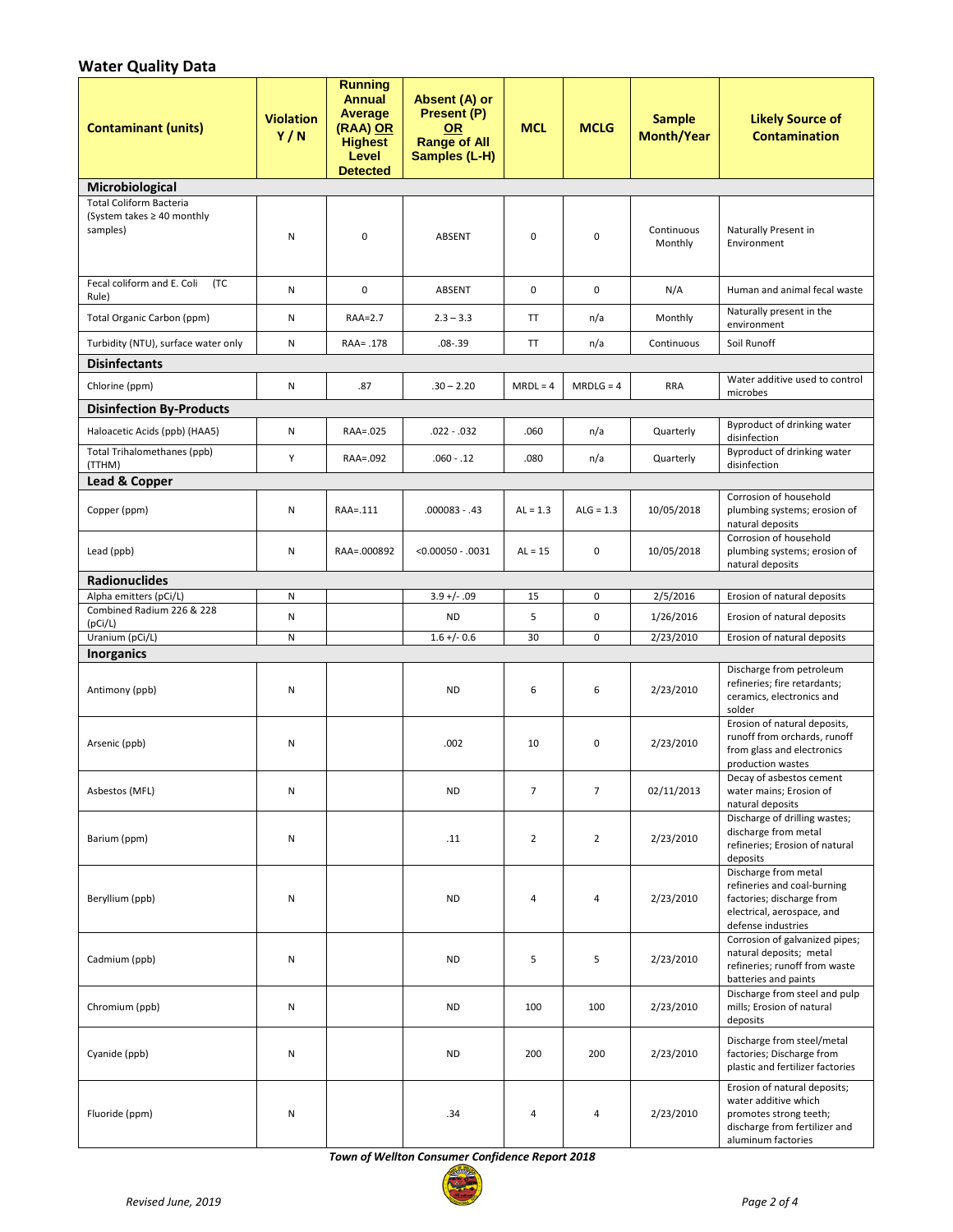| <b>Contaminant (units)</b>                   | <b>Violation</b><br>Y/N | <b>Running</b><br><b>Annual</b><br>Average<br>(RAA) OR<br><b>Highest</b><br>Level<br><b>Detected</b> | Absent (A) or<br>Present (P)<br><b>OR</b><br><b>Range of All</b><br>Samples (L-H) | <b>MCL</b>     | <b>MCLG</b>    | <b>Sample</b><br><b>Month/Year</b> | <b>Likely Source of</b><br><b>Contamination</b>                                                                    |
|----------------------------------------------|-------------------------|------------------------------------------------------------------------------------------------------|-----------------------------------------------------------------------------------|----------------|----------------|------------------------------------|--------------------------------------------------------------------------------------------------------------------|
| Mercury (ppb)                                | Ν                       |                                                                                                      | <b>ND</b>                                                                         | $\overline{2}$ | 2              | 2/23/2010                          | Erosion of natural deposits;<br>Discharge from refineries and<br>factories; Runoff from landfills<br>and cropland. |
| Nitrate (ppm)                                | Ν                       |                                                                                                      | .28                                                                               | 10             | 10             | 01/24/2018                         | Runoff from fertilizer use;<br>leaching from septic tanks,<br>sewage; erosion of natural<br>deposits               |
| Nitrite (ppm)                                | Ν                       |                                                                                                      | .010                                                                              | $\mathbf{1}$   | $\mathbf{1}$   | 02/11/2013                         | Runoff from fertilizer use;<br>leaching from septic tanks,<br>sewage; erosion of natural<br>deposits               |
| Selenium (ppb)                               | Ν                       |                                                                                                      | <b>ND</b>                                                                         | 50             | 50             | 2/23/2010                          | Discharge from petroleum and<br>metal refineries; erosion of<br>natural deposits; discharge<br>from mines          |
| Thallium (ppb)                               | N                       |                                                                                                      | <b>ND</b>                                                                         | $\overline{2}$ | 0.5            | 2/23/2010                          | Leaching from ore-processing<br>sites; discharge from<br>electronics, glass, and drug<br>factories                 |
| <b>Synthetic Organic Contaminants</b>        |                         |                                                                                                      |                                                                                   |                |                |                                    |                                                                                                                    |
| 2,4-D (ppb)                                  | N                       |                                                                                                      | <b>ND</b>                                                                         | 70             | 70             | 02/23/2010                         | Runoff from herbicide used on<br>row crops                                                                         |
| 2,4,5-TP (Silvex) (ppb)                      | Ν                       |                                                                                                      | <b>ND</b>                                                                         | 50             | 50             | 02/23/2010                         | Residue of banned herbicide                                                                                        |
| Alachlor (ppb)                               | Ν                       |                                                                                                      | <b>ND</b>                                                                         | 2              | 0              | 2/23/2010                          | Runoff from herbicide used on<br>row crops                                                                         |
| Atrazine (ppb)                               | Ν                       |                                                                                                      | <b>ND</b>                                                                         | 3              | 3              | 02/23/2010                         | Runoff from herbicide used on<br>row crops                                                                         |
| Chlordane (ppb)                              | N                       |                                                                                                      | <b>ND</b>                                                                         | $\overline{2}$ | 0              | 2/23/2010                          | Residue of banned termiticide                                                                                      |
| Dalapon (ppb)                                | N                       |                                                                                                      | <b>ND</b>                                                                         | 200            | 200            | 02/23/2010                         | Runoff from herbicide used on<br>rights of way                                                                     |
| Dibromochloropropane (ppt)                   | Ν                       |                                                                                                      | <b>ND</b>                                                                         | 200            | 0              | 2/23/2010                          | Runoff/leaching from soil<br>fumigant used on soybeans,<br>cotton, pineapples,<br>and orchards                     |
| Endrin (ppb)                                 | N                       |                                                                                                      | <b>ND</b>                                                                         | $\overline{2}$ | $\overline{2}$ | 2/23/2010                          | Residue of banned insecticide                                                                                      |
| Ethylene dibromide (ppt)                     | N                       |                                                                                                      | <b>ND</b>                                                                         | 50             | 0              | 2/23/2010                          | Discharge from petroleum<br>refineries                                                                             |
| Glyphosate (ppb)                             |                         |                                                                                                      |                                                                                   | 700            | 700            |                                    | Runoff from herbicide use                                                                                          |
| Heptachlor (ppt)<br>Heptachlor epoxide (ppt) | Ν<br>N                  |                                                                                                      | <b>ND</b><br><b>ND</b>                                                            | 400<br>200     | 0<br>0         | 2/23/2010<br>2/23/2010             | Residue of banned temiticide<br>Breakdown of heptachlor                                                            |
| Lindane (ppt)                                | Ν                       |                                                                                                      | <b>ND</b>                                                                         | 200            | 200            | 2/23/2010                          | Runoff/leaching from<br>insecticide used on cattle,<br>lumber, gardens                                             |
| Methoxychlor (ppb)                           | N                       |                                                                                                      | <b>ND</b>                                                                         | 40             | 40             | 2/23/2010                          | Runoff/leaching from<br>insecticide used on fruits,<br>vegetables, alfalfa, livestock                              |
| PCBs [Polychlorinated biphenyls]<br>(ppt)    | Ν                       |                                                                                                      | <b>ND</b>                                                                         | 500            | 0              | 2/23/2010                          | Runoff from landfills;<br>discharge of waste chemicals                                                             |
| Pentachlorophenol (ppb)                      | Ν                       |                                                                                                      | <b>ND</b>                                                                         | $\mathbf{1}$   | 0              | 02/23/2010                         | Discharge from wood<br>preserving factories                                                                        |
| Picloram (ppb)                               | Ν                       |                                                                                                      | <b>ND</b>                                                                         | 500            | 500            | 02/23/2010                         | Herbicide runoff                                                                                                   |
| Simazine (ppb)                               | N                       |                                                                                                      | <b>ND</b>                                                                         | 4              | 4              | 02/23/2010                         | Herbicide runoff                                                                                                   |
| Toxaphene (ppb)                              | Ν                       |                                                                                                      | <b>ND</b>                                                                         | 3              | 0              | 2/23/2010                          | Runoff/leaching from<br>insecticide used on cotton and<br>cattle                                                   |
| <b>Volatile Organics</b>                     |                         |                                                                                                      |                                                                                   |                |                |                                    |                                                                                                                    |
| Benzene (ppb)                                | Ν                       |                                                                                                      | < .0005                                                                           | 5              | 0              | 1/24/2018                          | Discharge from factories;<br>leaching from gas storage<br>tanks and landfills                                      |
| Carbon tetrachloride (ppb)                   | Ν                       |                                                                                                      | < .0005                                                                           | 5              | 0              | 1/24/2018                          | Discharge from chemical<br>plants and other industrial<br>activities                                               |
| Chlorobenzene (ppb)                          | N                       |                                                                                                      | < .0005                                                                           | 100            | 100            | 1/24/2018                          | Discharge from chemical and<br>agricultural chemical factories                                                     |
| o-Dichlorobenzene (ppb)                      | Ν                       |                                                                                                      | < .0005                                                                           | 600            | 600            | 1/24/2018                          | Discharge from industrial<br>chemical factories                                                                    |
| p-Dichlorobenzene (ppb)                      | N                       |                                                                                                      | < 0.0005                                                                          | 75             | 75             | 1/24/2018                          | Discharge from industrial<br>chemical factories                                                                    |

*Town of Wellton Consumer Confidence Report 2018*